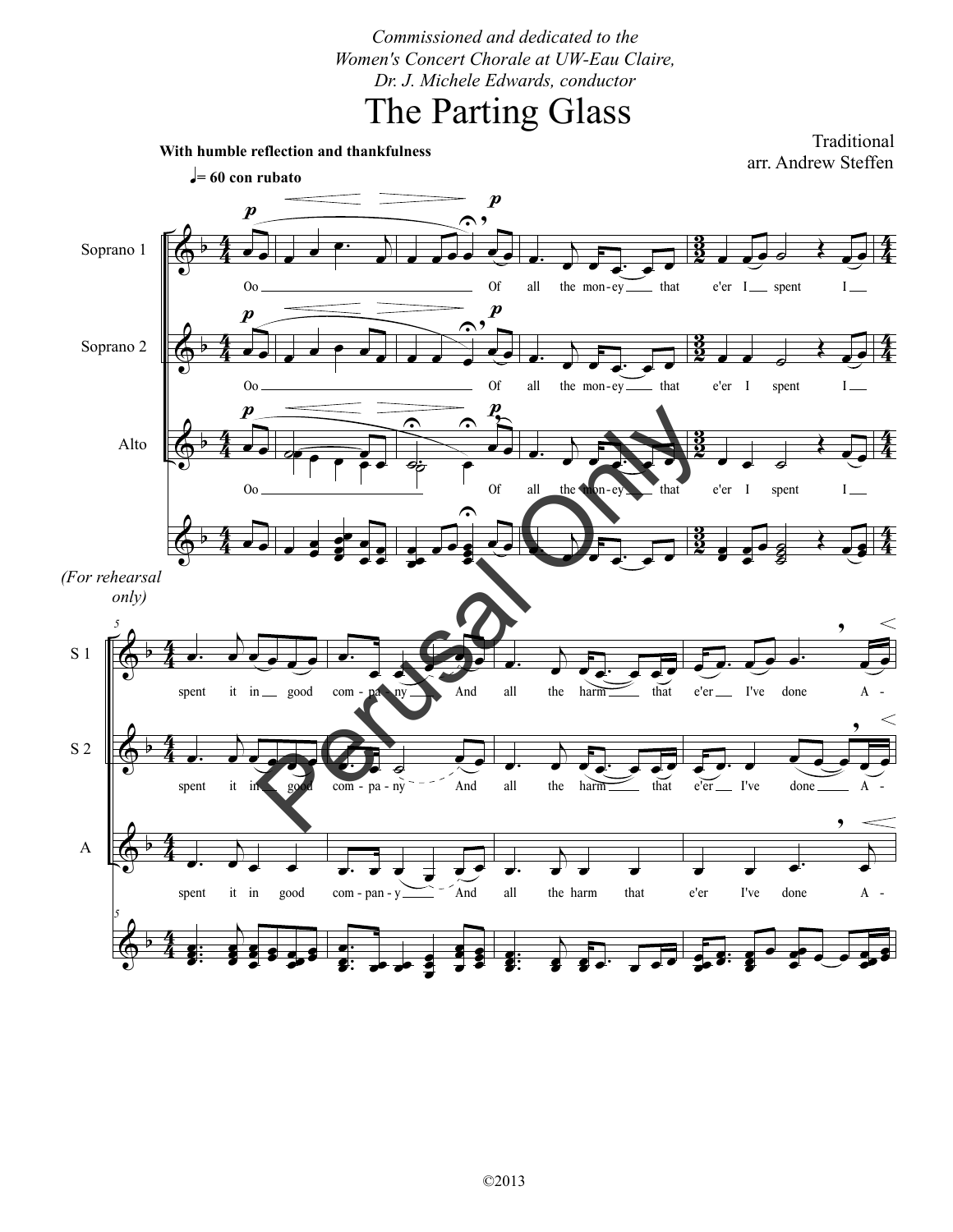

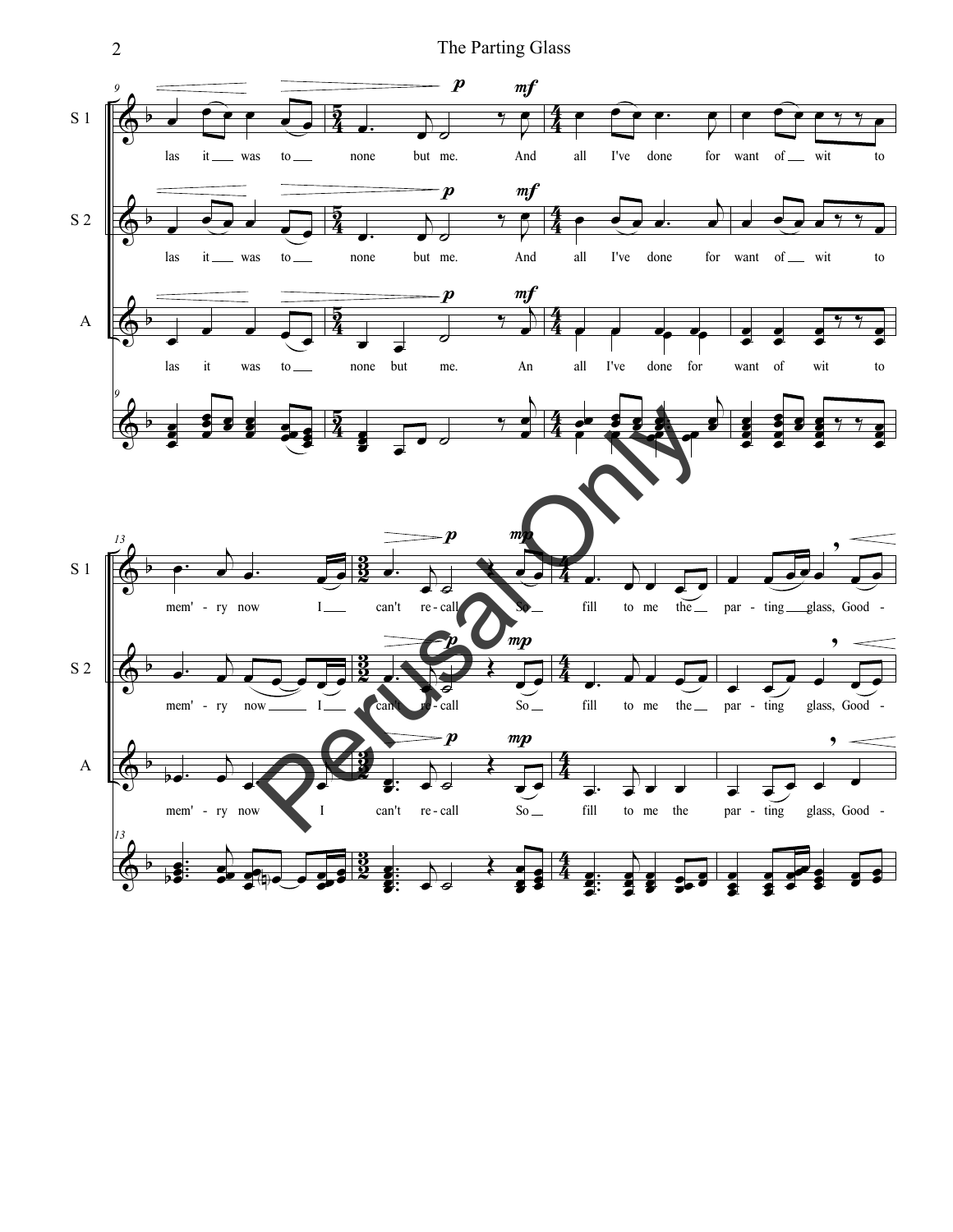## The Parting Glass 3

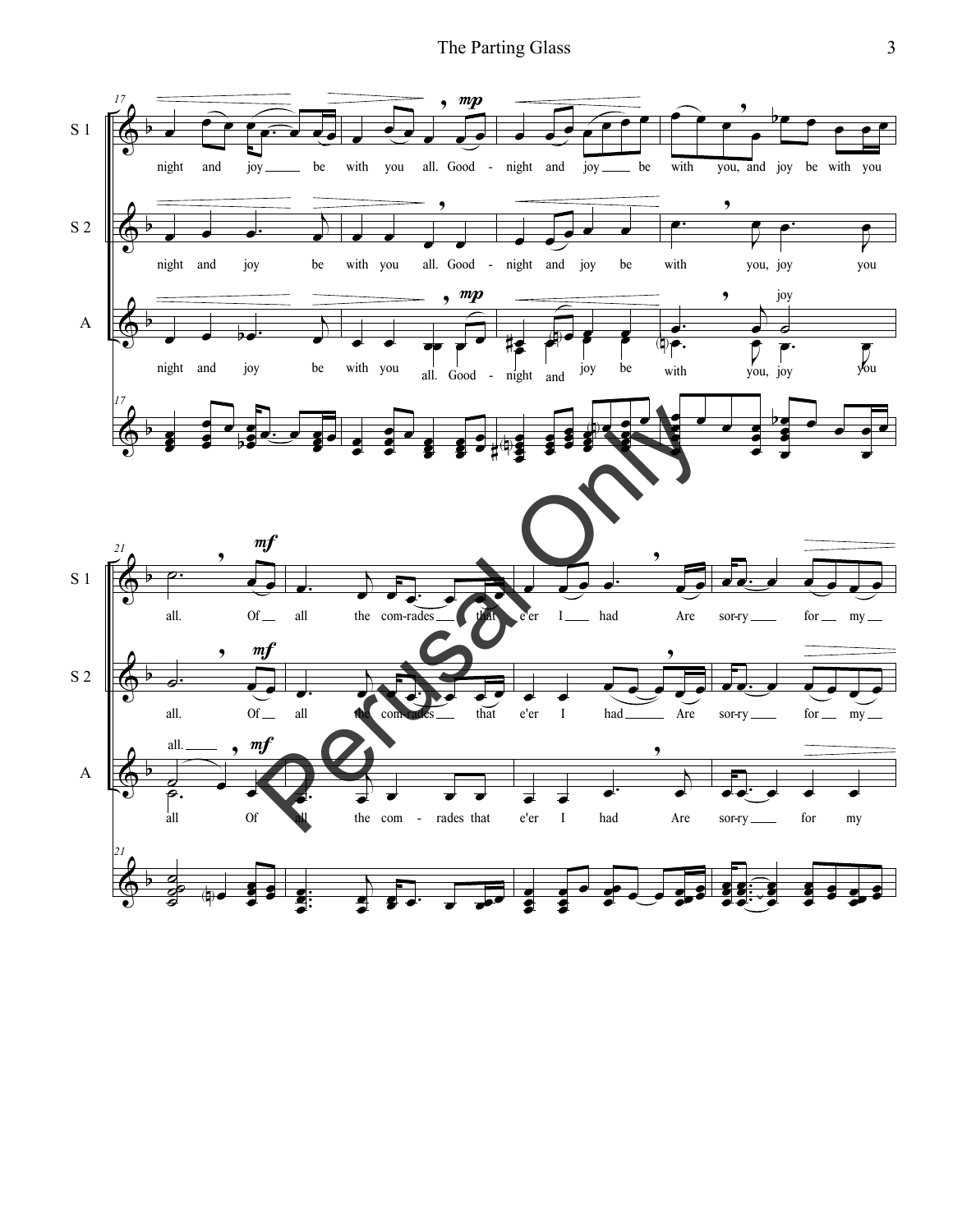4 The Parting Glass

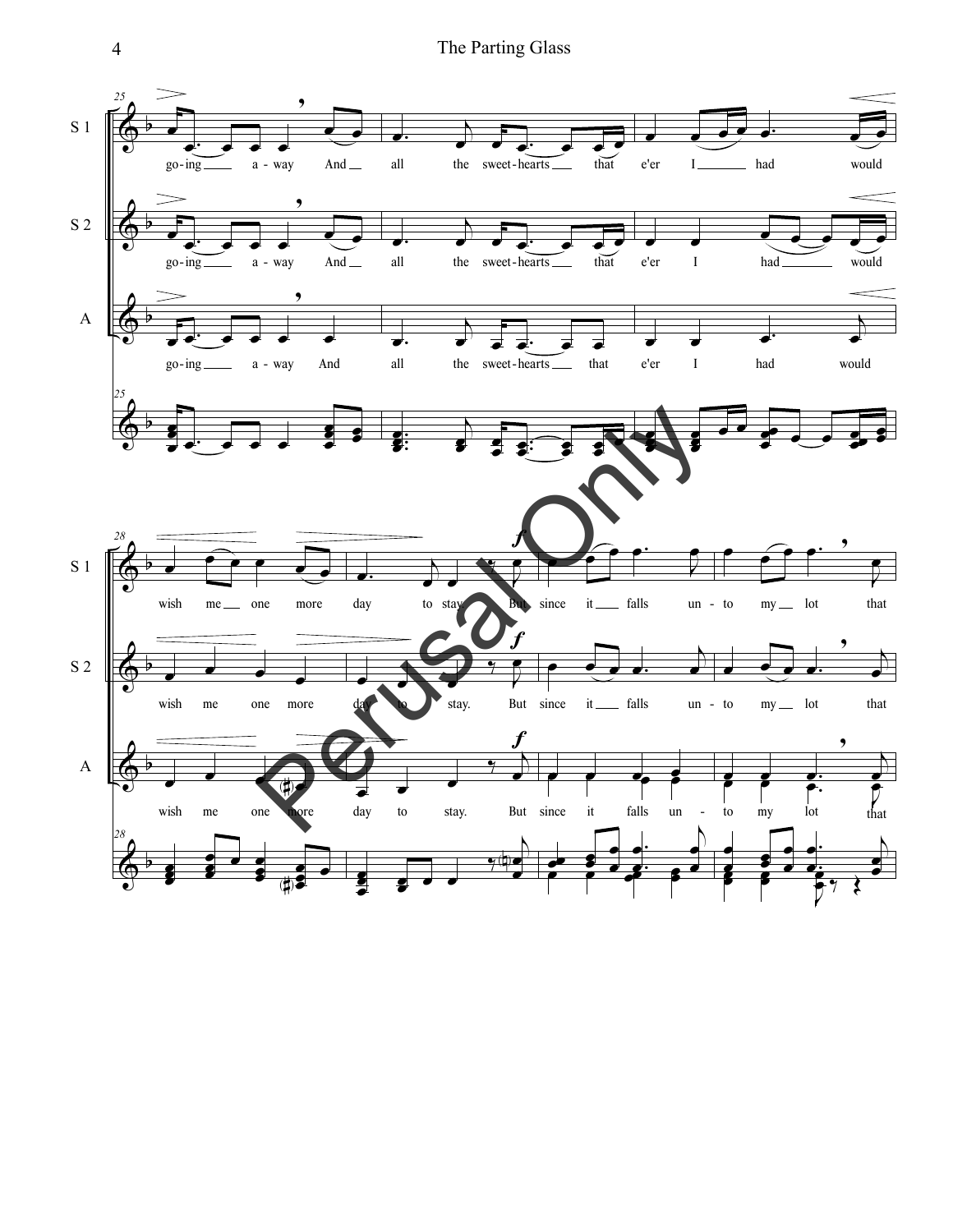